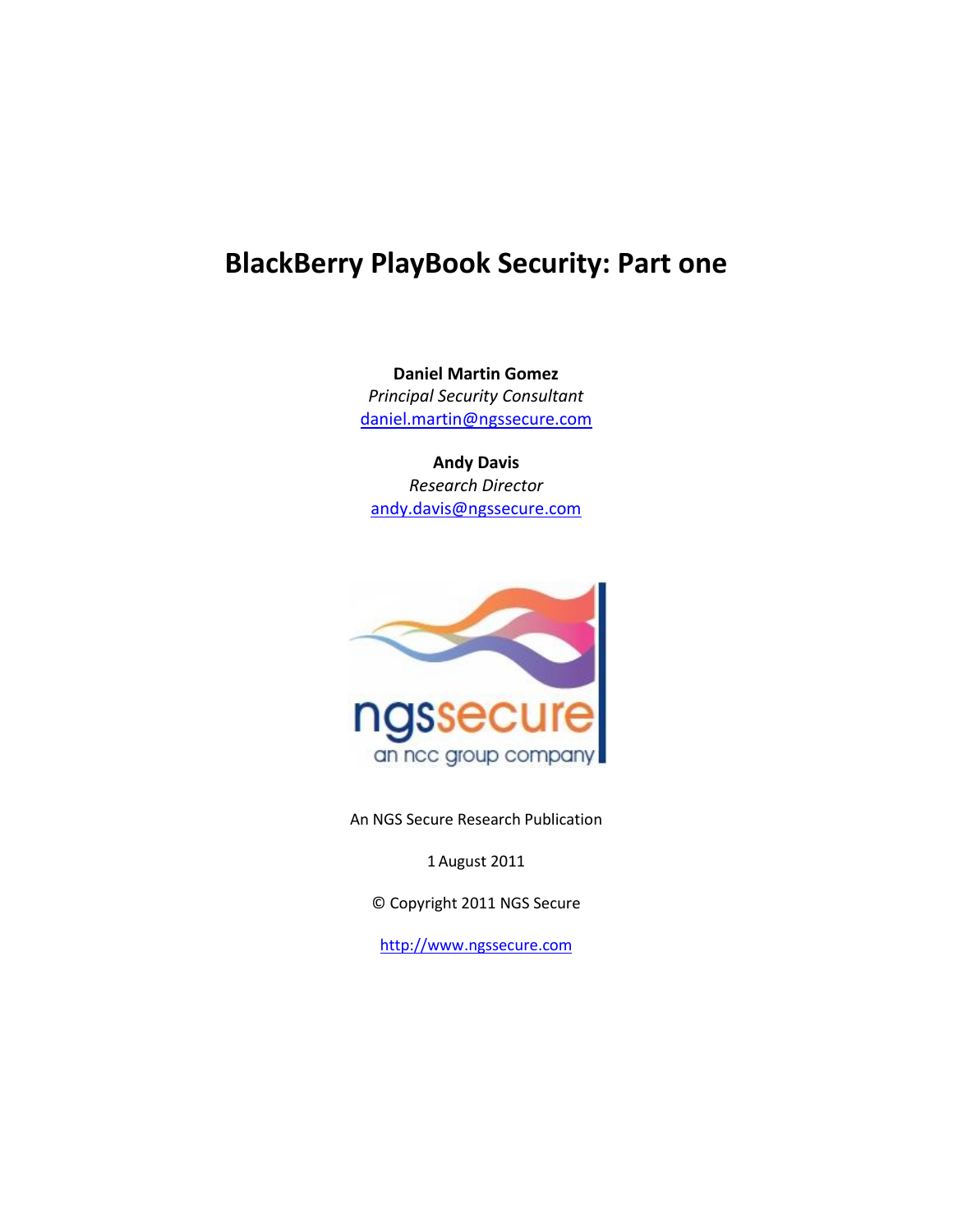# **Table of Contents**

| 1. |        |  |
|----|--------|--|
| 2. |        |  |
| 3. |        |  |
|    | 3.1.   |  |
|    | 3.1.1. |  |
|    | 3.1.2. |  |
|    | 3.1.3. |  |
|    | 3.1.4. |  |
|    | 3.1.5. |  |
|    | 3.1.6. |  |
|    | 3.1.7. |  |
|    | 3.1.8. |  |
|    | 3.2.   |  |
|    | 3.2.1. |  |
|    | 3.2.2. |  |
|    | 3.2.3. |  |
|    | 3.2.4. |  |
|    | 3.2.5. |  |
|    | 3.3.   |  |
|    | 3.3.1. |  |
|    | 3.3.2. |  |
| 4. |        |  |
| 5. |        |  |

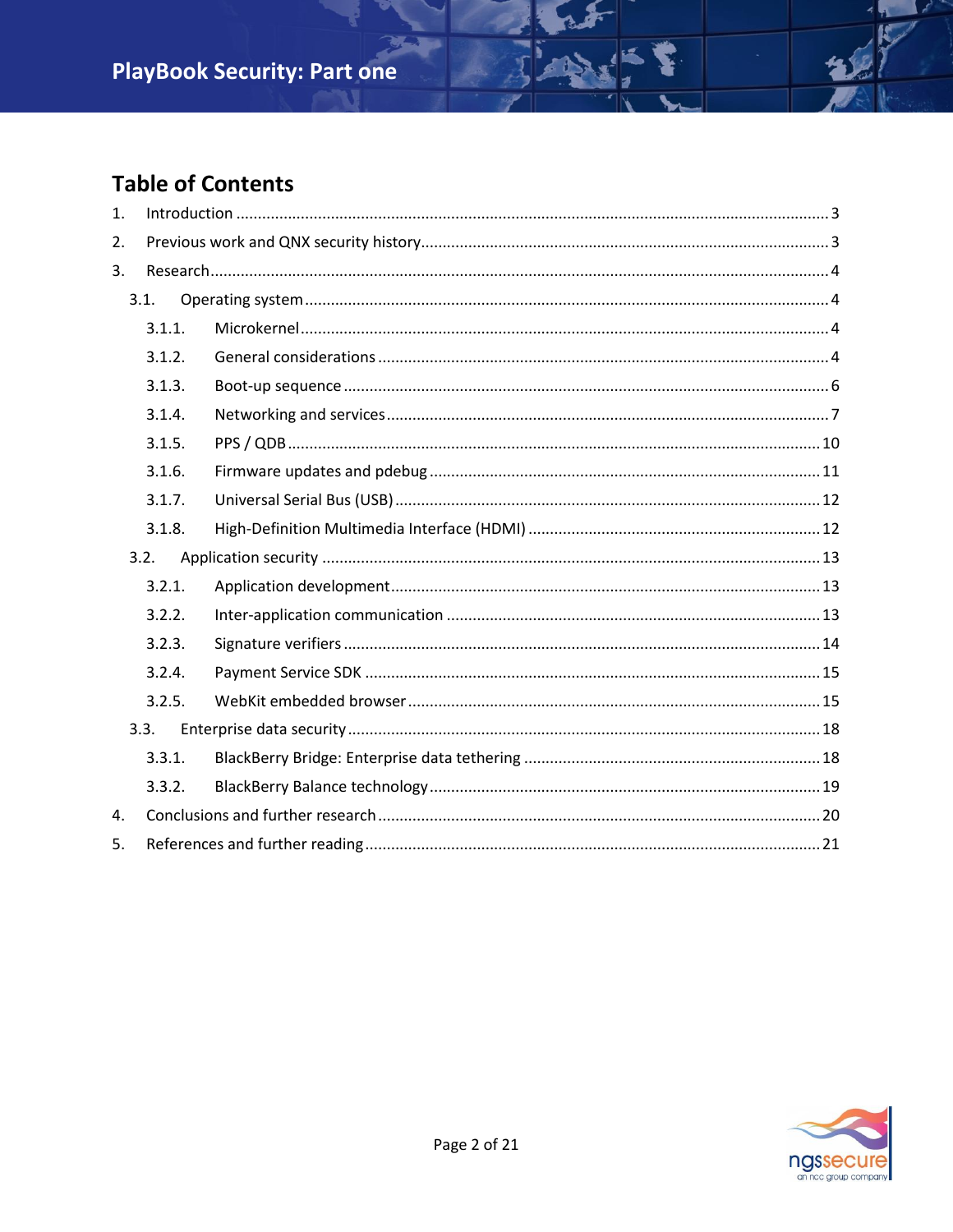#### <span id="page-2-0"></span>**1. Introduction**

This is the first in a series of white papers about the security of the BlackBerry PlayBook, the first tablet device released by Research in Motion (RIM) who has had significant success with their BlackBerry smartphones that are used extensively by businesses and consumers around the world. Although the main body of work is primarily aimed at a technical audience, the key findings and conclusions drawn from these are presented at the end of the document.

A breadth-first approach was taken to try to uncover as many components of the PlayBook's attack surface as possible. The primary goal of this phase of research was to gain an understanding of the environment and architecture so that further, more specific research could be planned.

The document is divided into three main sections, covering the security of the Operating System, Applications and Enterprise Data. Each section discusses the main areas of the attack surface exposed by the tablet device. The Adobe Flash and Air runtimes bundled into the PlayBook operating system are not covered in this paper, as the security risks associated with them are considered to be well known.

A combination of first-generation physical PlayBook devices (firmware version 1.0.3) and different VMWare-based PlayBook simulators (mainly version 1.0.1) were used to perform this research.

#### <span id="page-2-1"></span>**2. Previous work and QNX security history**

The PlayBook is based on the QNX Real Time operating system  $(RTOS)^{[1]}$ , a POSIX-compliant UNIX-style operating system. It has not really attracted much attention from the security community throughout the years. A review of publicly disclosed vulnerabilities yields around 75 results<sup>[2]</sup> most of them over five years old.

The majority of these instances are local buffer overflows, many of which affect the command line parsing modules of several applications providing local privilege escalation. Another group of issues corresponds to the insecure use of environment variables by several applications. The most recent<sup>[3]</sup> (from 2011) is an environment variable arbitrary file overwrite issue affecting Neutrino 6.5.

It should be noted that the majority of the publicly available information and documentation stops at QNX Neutrino 6.5. The PlayBook is based on Neutrino 6.6 (rebranded as "Tablet OS") and it is unclear as to what changes RIM has applied internally to the original 6.5 codebase.

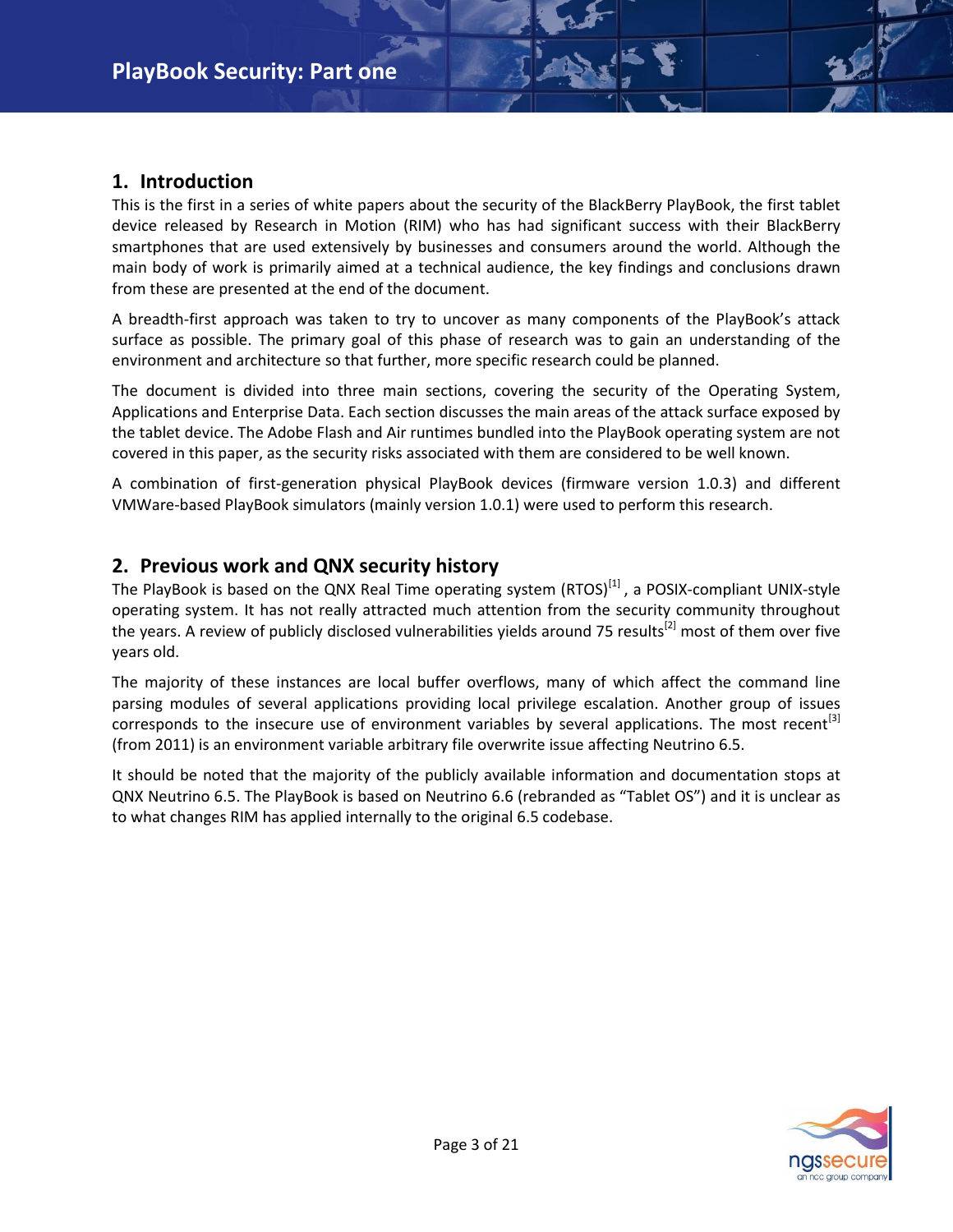### <span id="page-3-0"></span>**3. Research**

#### <span id="page-3-1"></span>**3.1. Operating system**

#### <span id="page-3-2"></span>**3.1.1. Microkernel**

Although Neutrino is similar in many ways to a traditional UNIX environment, the QNX microkernel is substantially different from the monolithic Linux kernel. In Neutrino most of the core services such as file system, protocol stack, audio drivers, etc. run in user land. Only address-space management, thread management, and inter-process communication are handled within the microkernel. Figure 1 shows an overview of the microkernel architecture used by QNX.



Figure 1: QNX Neutrino Microkernel Architecture (source<sup>[4]</sup>)

### <span id="page-3-3"></span>**3.1.2. General considerations**

As a general purpose POSIX-compatible UNIX-style environment a large number of tools and binaries were bundled with the main operating system. Apart from general utilities, a Python interpreter and a SQLite3 client were available in the simulator. However, only a few dozen tools remained in the final release of the PlayBook and as discussed below, restrictive file permissions had been set on those that remained.

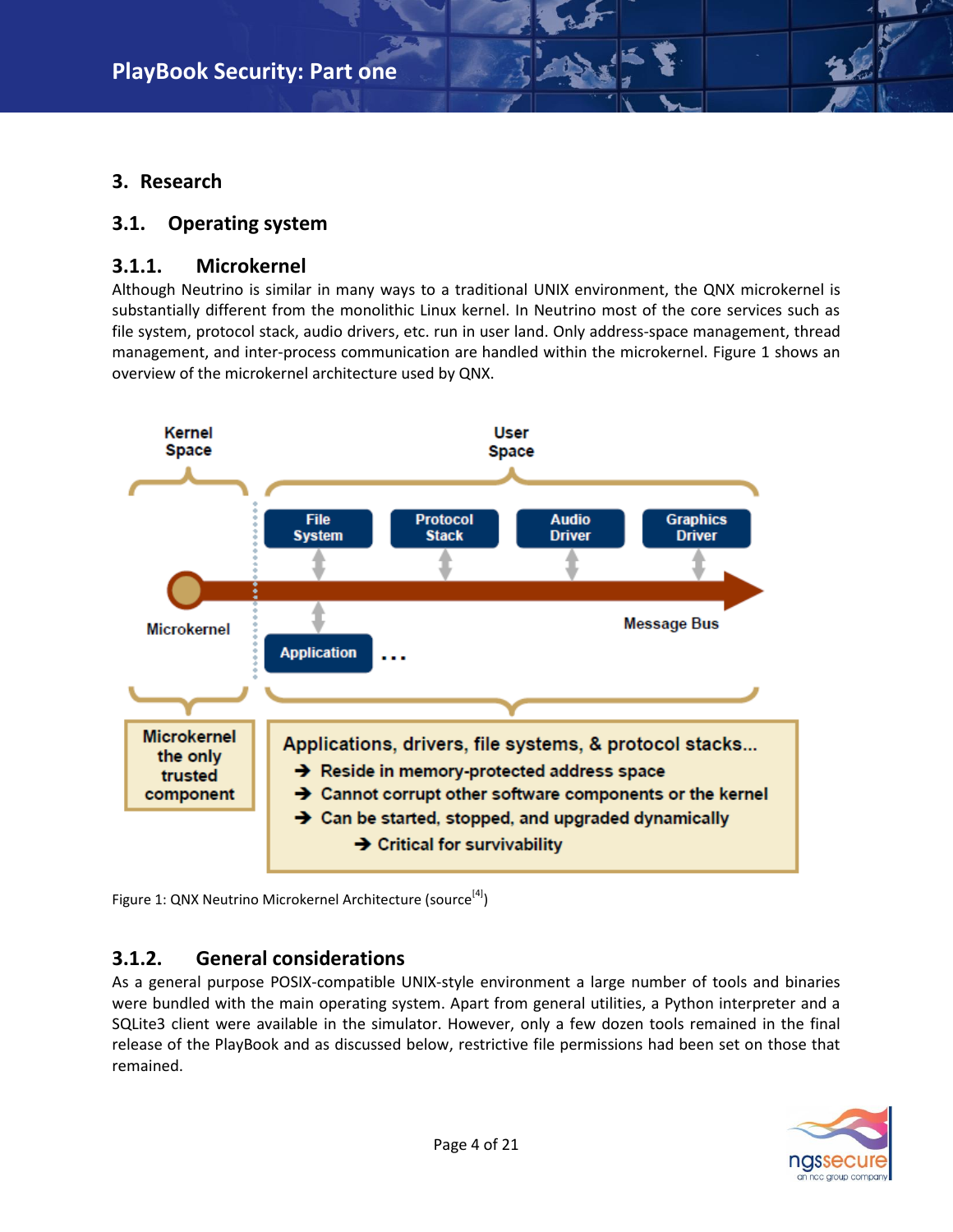#### *3.1.2.1 Connecting to the device*

In order to interact with the PlayBook using a commandline interface, the first step is to set the tablet in development mode through the *Settings -> Security* panel (before development mode can be enabled, a password must be set on the device). Using the *QConn*<sup>[5]</sup> protocol (see below) the remote machine needs to be authenticated to the device, requiring a password and a strong SSH key pair (at least 4096 bits in length).

An RSA key-pair were generated:

ssh-keygen -t rsa -b 4096

The file name assigned to the key is subsequently required to establish the *QConn* connection:

```
./blackberry-connect -targetHost <ip> \
                     -devicePassword <password> \
                      -sshPublicKey <ssh-key.pub>
```
The tool *blackberry-connect* is actually just a wrapper around *Connect.jar* (from the SDK[6] ) and that the same results could be invoked by calling:

java -jar Connect.jar <ip> -password <PIN> -sshPublicKey <ssh-key.pub>

Once the connection is authenticated, the standard SSH port (TCP port 22) becomes available and an SSH session can be established using *devuser* username:

```
ssh devuser@<ip> -i <key>
```
#### *3.1.2.2 Users and access rights*

Early iterations of the simulator ran every application as the *root* user. This has since been changed and applications loaded via developer mode are owned and are run as the user *devuser*. In general each installed application will be assigned their own user and group at install time to enforce the sandboxing model.

The */etc/passwd* file from one of the simulators:

```
root:x:0:0:Superuser:/root:/bin/sh
bin:x:1:1:Binaries Commands and Source:/bin:
sshd:x:15:6:sshd:/var/chroot/sshd:/bin/false
logger:x:25:25:Logging:/var/log:
upd:x:88:88:Software Update Service:/:
guest:x:90:90:Guest:/:
nobody:x:99:99:Nobody:/:
devuser:x:100:100:Development User:/accounts/devuser:/bin/sh
dtm:x:101:101:Desktop Manager:/:
```
The *devuser* has very few privileges and in general not a great deal can be performed using this account. Apart from the traditional *root* account, the *upd* account is the one that has the broadest set of privileges at the file system level (read-write access across a broad number of locations), potentially to allow comprehensive system updates to be performed.

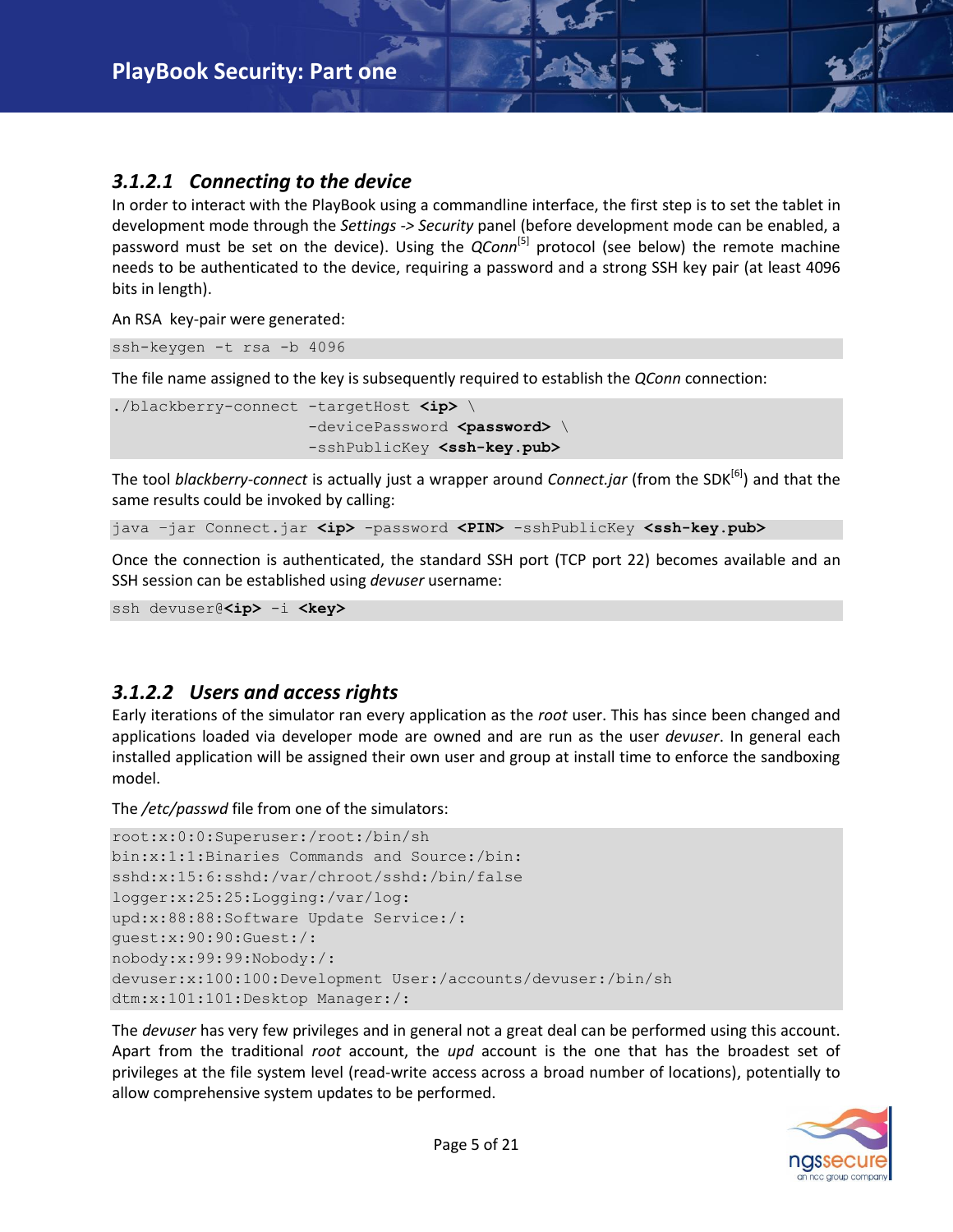#### *3.1.2.3 File permissions*

A review was performed of the permissions of key components within the file system. Care had clearly been taken to ensure that sensitive files could not be read or altered by low privilege users.

| drwxr-xr-x 4 root           |         | root |                             |  |                        | 4096 Jan 15 14:30 accounts                              |
|-----------------------------|---------|------|-----------------------------|--|------------------------|---------------------------------------------------------|
| lrwxrwxrwx 1 root           |         | root |                             |  |                        | 9 Apr 20 10:11 air $\rightarrow$ /base/air              |
| $drwxr-xr-x$                | 5 root  | root |                             |  | 4096 Apr 20 09:56 apps |                                                         |
| drwxrwxr-x 15 root          |         | root |                             |  | 4096 Feb 17 14:31 base |                                                         |
| lrwxrwxrwx                  | 1 root  | root |                             |  |                        | 9 Apr 20 10:11 bin $\rightarrow$ /base/bin              |
| lrwxrwxrwx                  | 1 root  | root |                             |  |                        | 17 Apr 20 10:11 db -> /accounts/1000/db                 |
| $dr-xr-xr-x$ 2 root         |         | root |                             |  | 0 Apr 20 10:11 dev     |                                                         |
| drwxr-xr-x 2 root           |         | root |                             |  | 4096 Jan 15 14:33 etc  |                                                         |
| lrwxrwxrwx                  | 1 root  | root |                             |  |                        | 9 Apr 20 10:11 lib $\rightarrow$ /base/lib              |
| lrwxrwxrwx                  | 1 root  | root |                             |  |                        | 1 Apr 20 10:11 mlc -> /                                 |
| lrwxrwxrwx                  | 1 root  | root |                             |  |                        | 15 Apr 20 10:11 navigator $\rightarrow$ /base/navigator |
| lrwxrwxrwx                  | 1 root  | root |                             |  |                        | 9 Apr 20 10:11 opt -> /base/opt                         |
| $dr - xr - xr - x = 5$ root |         | root |                             |  | 0 Apr 20 09:56 pps     |                                                         |
| $dr-xr-xr-x$ 2 root         |         | root | 899395584 Apr 20 10:11 proc |  |                        |                                                         |
| drwxrwxrwx                  | 2 root  | root |                             |  | 4096 Apr 20 09:24 root |                                                         |
| lrwxrwxrwx                  | 1 root  | root |                             |  |                        | 10 Apr 20 10:11 sbin $\rightarrow$ /base/sbin           |
| lrwxrwxrwx                  | l root  | root |                             |  |                        | 13 Apr 20 10:11 scripts $\rightarrow$ /base/scripts     |
| lrwxrwxrwx                  | 1 root  | root |                             |  |                        | 1 Apr 20 10:11 slc $\rightarrow$ /                      |
| $l$ rwx------               | 1 root  | root |                             |  |                        | 10 Feb 09 18:31 tmp $\rightarrow$ /dev/shmem            |
| lrwxrwxrwx                  | 1 root  | root |                             |  |                        | 9 Apr 20 10:11 usr $\rightarrow$ /base/usr              |
| $drwxr-xr-x$                | 15 root | root |                             |  | 4096 Apr 20 09:24 var  |                                                         |
|                             |         |      |                             |  |                        |                                                         |

The layout of the *root* (/) partition of the 1.0.1 simulator was as follows:

UNIX tools that could be used to search through the file system had either been removed or restricted, significantly increasing the effort required to perform a low level review of the security for the entire file system. In addition, the PlayBook has been formatted using the *qnx6* file system and therefore, it cannot simply be mounted using QNX 6.5 even if the *qnx6* file system driver (*/lib/dll/fs-qnx6.so*) is copied across, which would have enabled the use of tools available in QNX 6.5 to be used instead.

#### <span id="page-5-0"></span>**3.1.3. Boot-up sequence**

The simulator boot-up sequence showed the QNX boot loader and it seems that options could potentially be passed to this loader. A sample boot sequence is shown in Figure 2.

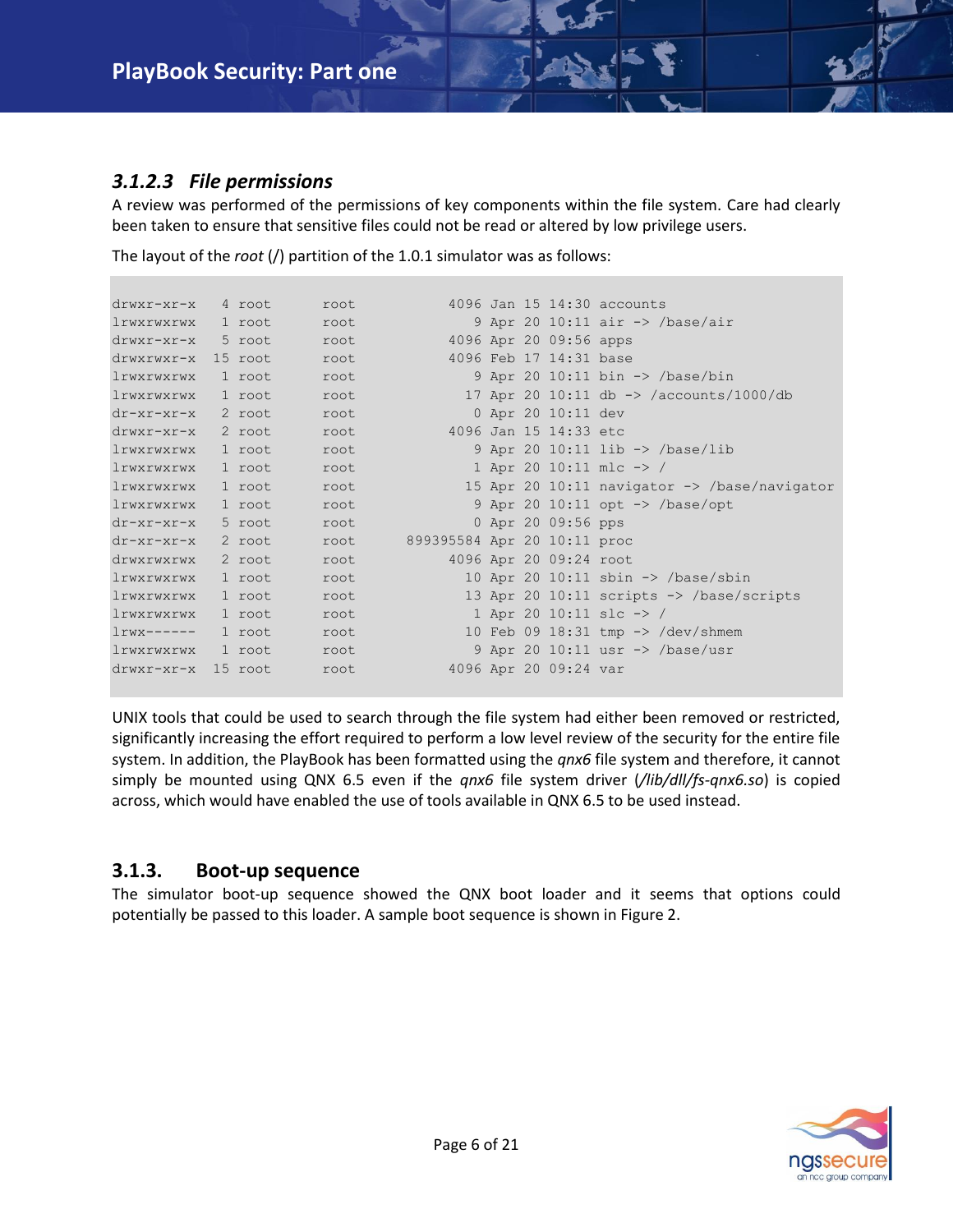## **PlayBook Security: Part one**

Press F1-F4 to select drive or select partition  $1, 2, 3, 4$ ? 1 QNX v1.2b Boot Loader: vmware.ifs . Starting Platform Starting Run Level 0 Starting bootinfo 1 This image is subject to the terms and conditions of the BlackBerry SDK license agreement Starting splashscreen 1 Starting rtc 1 Warning TODO: rtc 1 Starting filesystem 1 R/W filesystem is seeded slideshow: Waiting for PPS Starting logging 1 Restarting slogger on /var/log **Restarted slogger** Starting hid 1 Starting io-usb 1 Starting io-hid 1 Starting devi-hid 1

Figure 2: PlayBook simulator boot sequence

The first release of the PlayBook tablet does not include any USB host support – it just acts as a USB device like a BlackBerry smartphone. Therefore, unlike a PC, a USB keyboard could not be attached in an attempt to manipulate the start-up sequence. It is rumoured<sup>[7]</sup> that USB host support will be added in subsequent releases of the PlayBook.

#### <span id="page-6-0"></span>**3.1.4. Networking and services**

#### *3.1.4.1 HTTP services (TCP ports 80 and 443)*

#### **HTTP service**

QNX runs a version of NetBSD's bozotic HTTP server<sup>[8]</sup>. This is a robust HTTP daemon implementation that supports CGI 1.1 and several versions of HTTP. A code review of the server didn't reveal any significant issues. However, contrary to security good practice, the service was run as *root* (from */etc/inetd.conf*):

#http server is required in production to do backups and development installs http stream tcp nowait **root** /usr/sbin/bozohttpd httpd –c /opt/www/cgi /opt/ww/root https stream tcp nowait:120 **root** /usr/sbin/bozohttpd httpds –c /opt/www/scgi –Z /etc/www/cacert.pem /etc/www/privkey.pem /opt/www/root

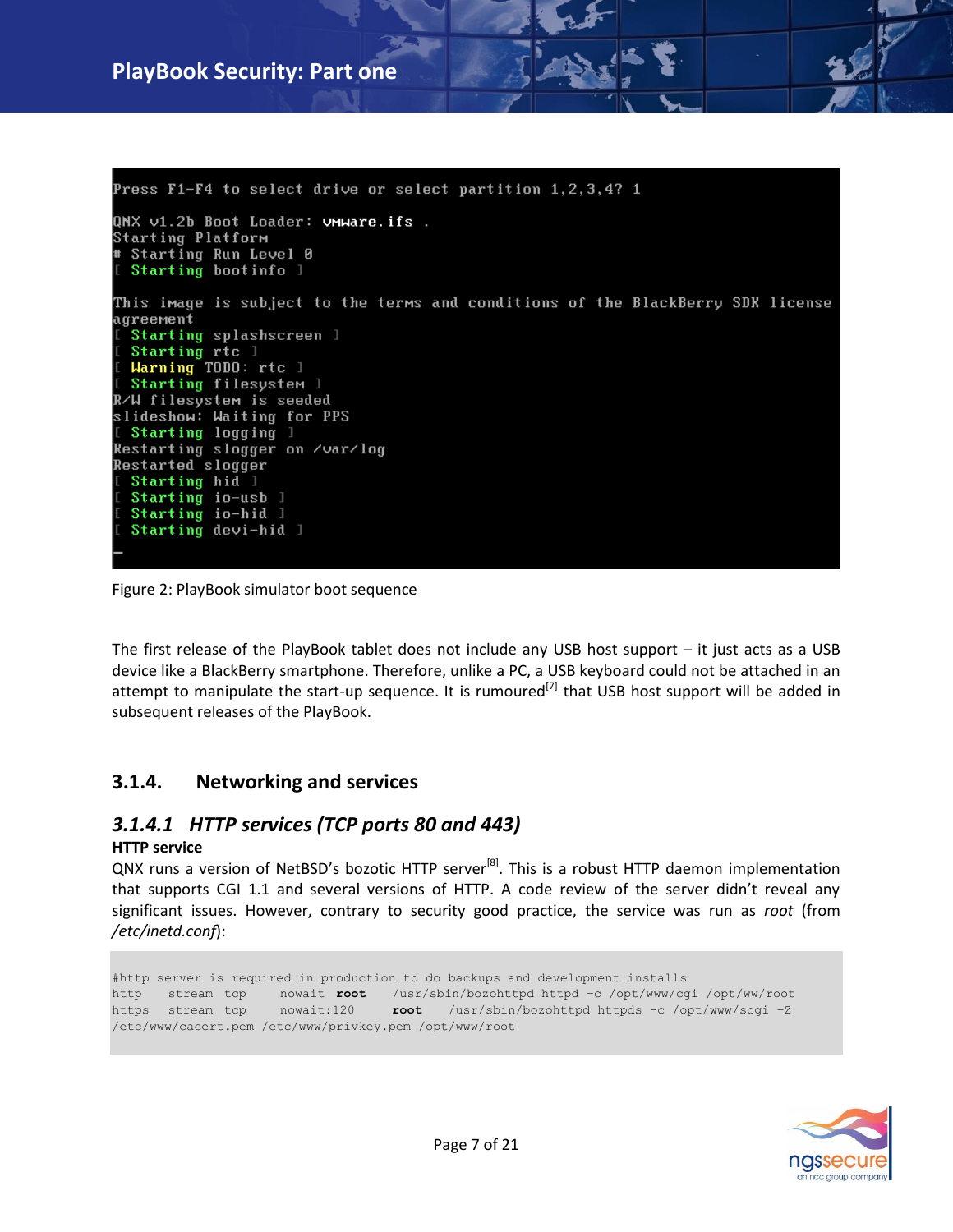The only other issue uncovered was an unauthenticated remote memory exhaustion bug in the HTTP header parsing code of the server that could potentially lead to Denial of Service. However, the impact of this issue is significantly reduced by the existence of a software timer that would trigger (and halt processing) if a request takes too long to reply. Of course, depending on the memory usage of the device and the number of applications open, during the attack it may be possible to cause a memory exhaustion condition before the timer triggers. The bozotic HTTP server team were contacted and a fix will be included in the next release.

#### **CGI scripts**

In version 0.9.4 of the simulator, the web server running on TCP port 443 was used by the SDK tools to deploy applications through CGI scripts. The scripts were located in */opt/www/scgi*:

- *appInstaller.cgi*
- *backup.cgi*
- *dynamicProperties.cgi*
- *login.cgi*
- *reset.cgi*
- *update.cgi*
- *wipe.cgi*

However, in version 1.0.1 of the simulator and in the device, access to the CGI directories was restricted.

Fuzz testing against the CGIs (ELF 32-bit binaries) was performed, but did not reveal any security issues. In order to use any of the CGIs a valid session had to be created through *login.cgi* and it was noted that the very first time the simulator was run after installation it was possible to bypass the authentication by directly browsing to

https://<ip>/cgi-bin/login.cgi?request\_version=1

#### Response:

```
<RimTabletResponse>
<Auth>
   <Status>Success</Status>
  <Smb><User>dtm</User><Pwd>dtm</Pwd></Smb>
</Auth>
</RimTabletResponse>
```
The HTTP cookie automatically set by this script could subsequently be used to query the other CGIs installed.

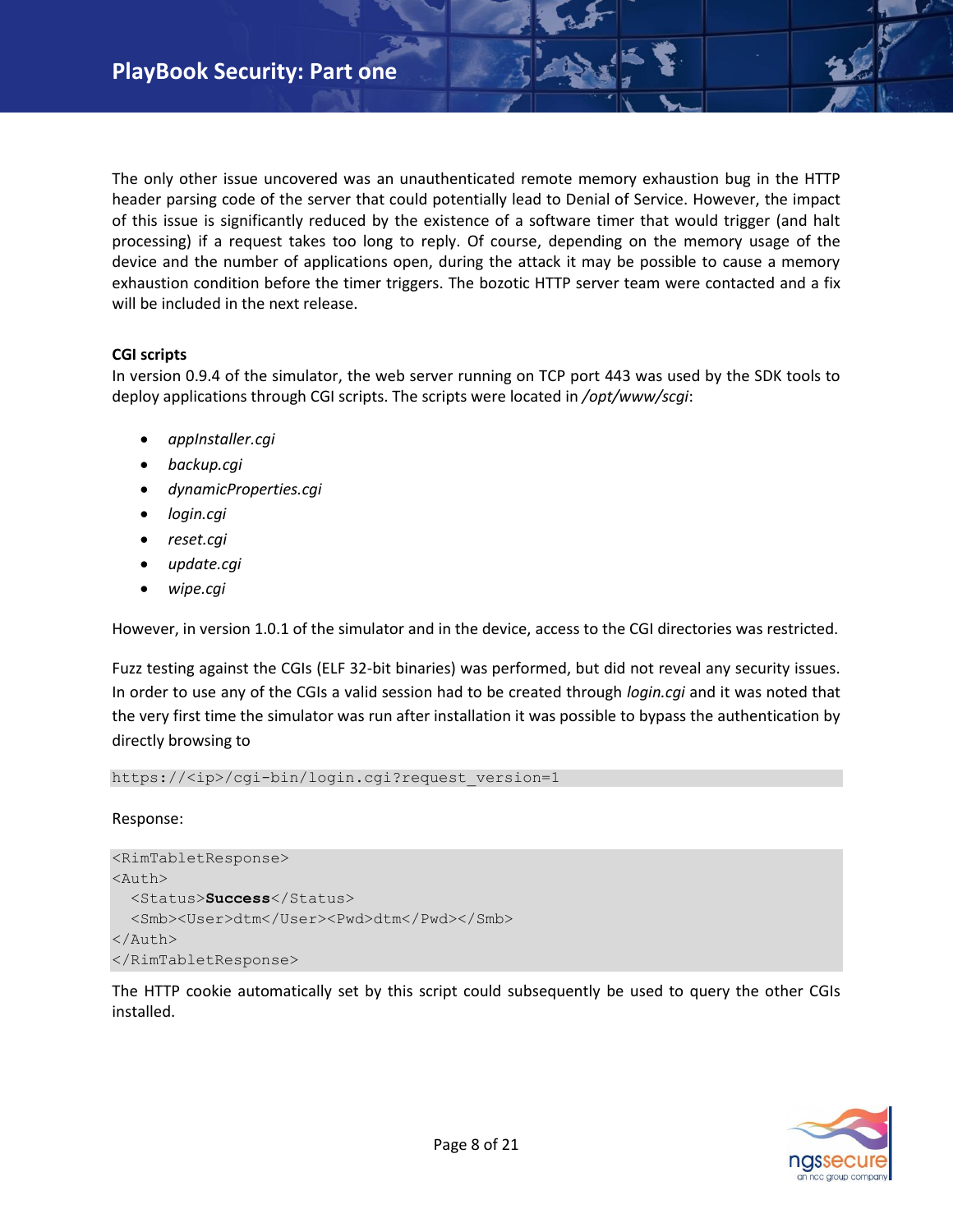#### **HTTP fuzzing**

Extensive fuzzing using a combination of freely available and in-house tools resulted in both the HTTP and HTTPS services crashing from an unauthenticated perspective. However it has not yet been possible to identify a single test case that resulted in the crash and it seemed that the specific sequence of successive requests sent by the fuzzer was critical in triggering the bugs. Also, it could not be determined whether the crashes were exploitable or not, as only limited debugging facilities were available during the research.

#### *3.1.4.2 The QConnDoor protocol (TCP port 4455)*

Version 1 of *QConnDoor* protocol was analysed in the context of the 0.9.4 simulator. There is only limited information available regarding the internals of the *QConn family of* protocols. It is used while developing QNX applications to perform debugging operations and connect to the target system with the QNX development IDE. The original plan was apparently to use *QConn* for remote QNX upgrades<sup>[9]</sup>.

After successfully authenticating over TCP port 4455, two new services were launched on the device, an SSH daemon on TCP port 22 and another *QConn* server on TCP port 8000. Disassembling the Java bytecode included in the SDK yielded some interesting results.

*QConn* version 1 used a custom NTLM implementation for authentication. This was discovered by following the execution flow of the following command:

java -Xmx512M -jar Connect.jar -targetHost **<ip>** -devicePassword **<pwd>**

There were a number of hard-coded NTLM protocol parameters:

- Hard-coded workstation name "workstationName": *com.qnx.tools.bbt.qconndoor.internal.rtas.RTASConnection#288*
- hard-coded NONCE: *com.qnx.tools.bbt.qconndoor.internal.ntlm.NTLMType3Message#19*
- Client-challenge: *com.qnx.tools.bbt.qconndoor.internal.ntlm.NTLMType3Message#71 (NTLMType3Message.NONCE)*
- SESSION KEY: *com.qnx.tools.bbt.qconndoor.internal.ntlm.NTLMType3Message#22*

The use of hardcoded elements such as those listed above, is not in line with security good practice, however, the real security impact of their presence in this instance is not yet clear.

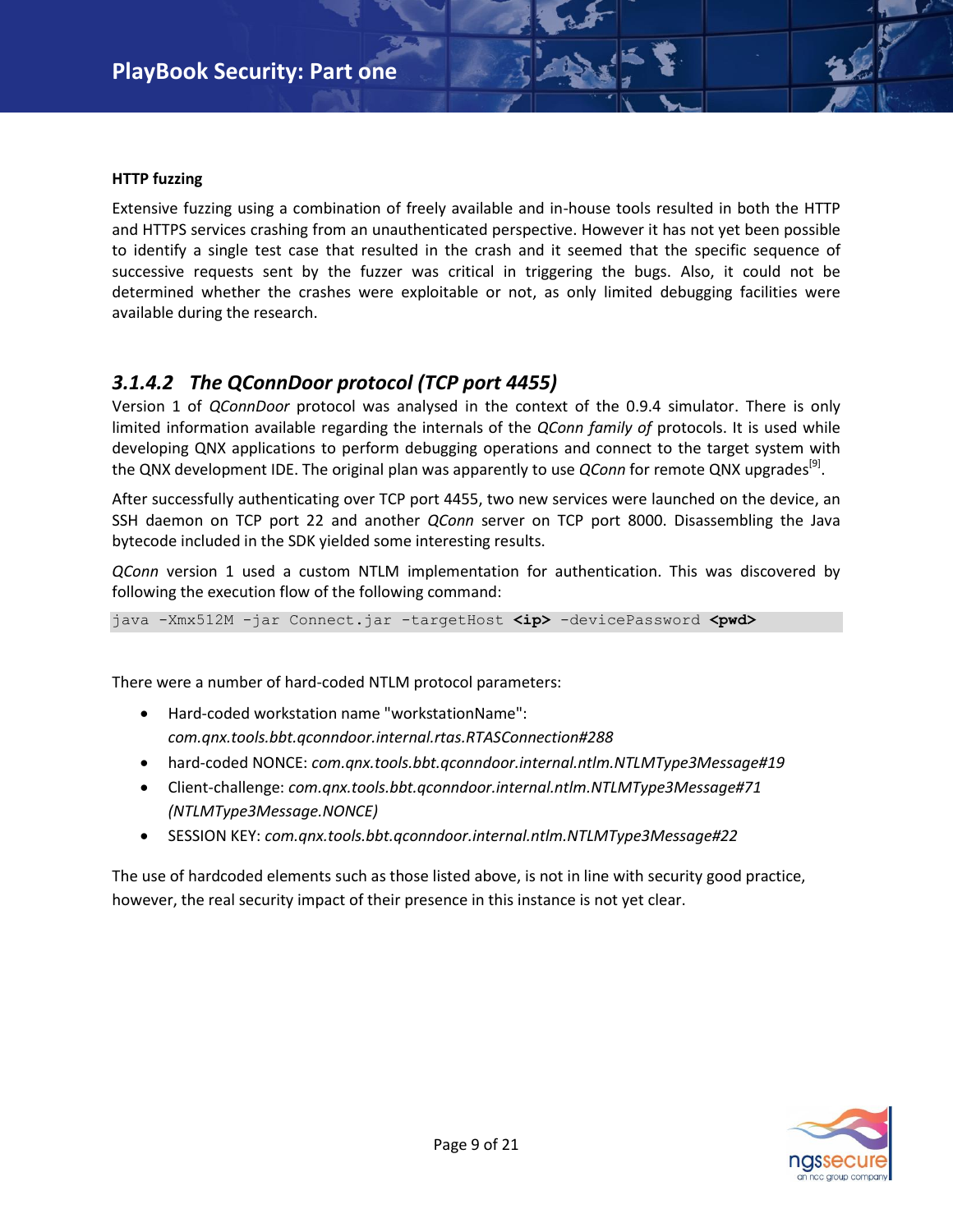## <span id="page-9-0"></span>**3.1.5. PPS / QDB**

The QNX Persistent Publish/Subscribe (PPS) service is a small, extensible publish/subscribe service that offers persistence across reboots. It is designed to provide a simple and easy to use solution for both publish/subscribe and persistence in embedded systems, answering a need for building loosely connected systems using asynchronous publications and notifications.



There are producers and consumers of PPS objects and in theory any process in the system can be a producer, a consumer or both. QDB is a layer on top of SQLite3 that applications can use to manage local relational databases. Although PPS components can be found in the device's file system, the PPS/QDB layer is not being made accessible to PlayBook developers through the Adobe Air or WebWorks SDKs. It is unclear whether the QDB layer is deployed in the device.

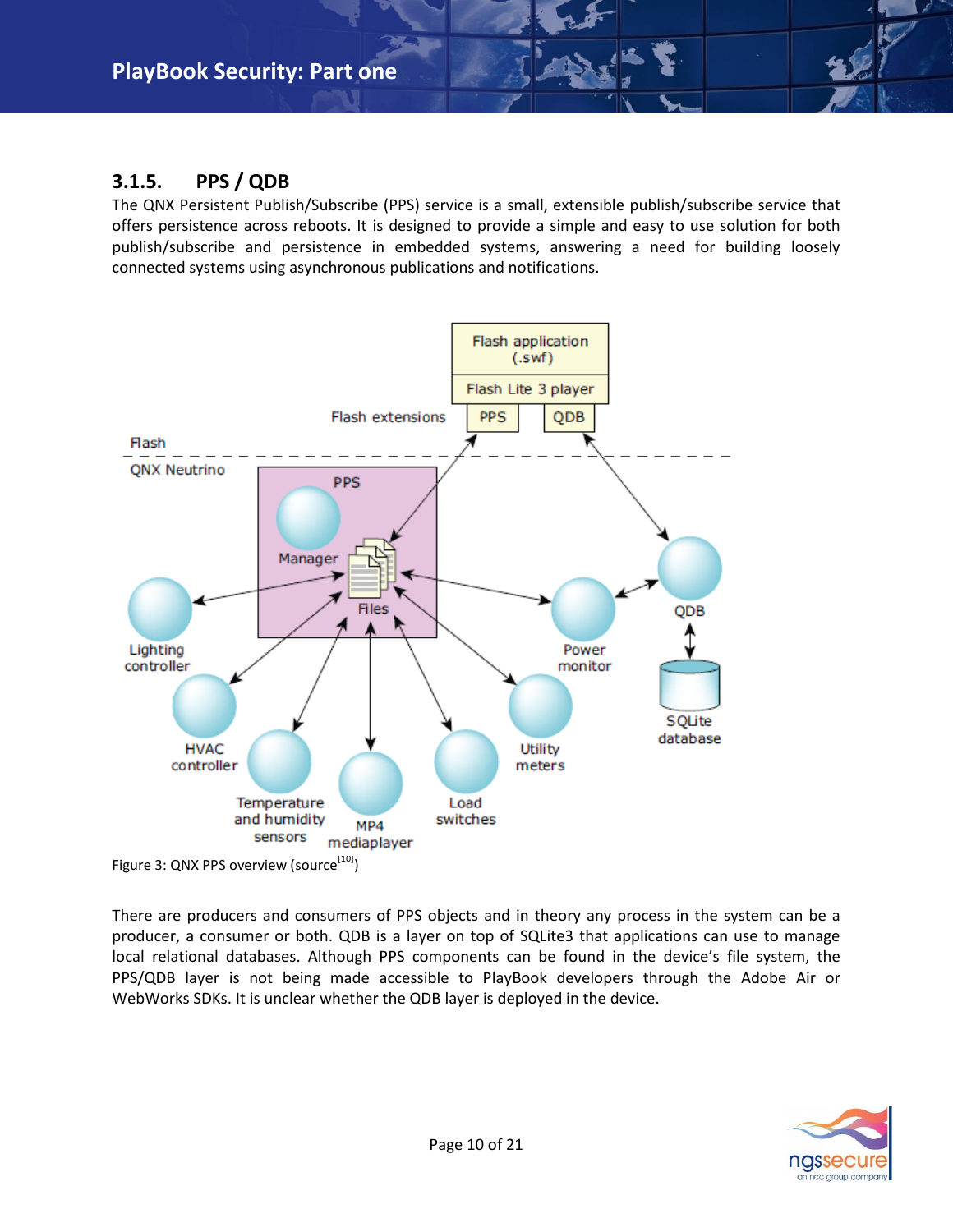PPS is implemented at the file system layer under */pps* and PPS objects can be accessed through metafiles, such as:

```
$ cat /pps/services/.all
[n]@deviceproperties
device_os:::BlackBerry Tablet OS
hardwareid::0x00000000
scmbundle::1.0.1.1630
vendorid::?
@timezoneservice
@alarmservice
@timerservice
\ddot{\varsigma}
```
The list of these meta-files (named *special objects* in the documentation) includes:

**all** | Open to receive notification of changes to any object in this directory. **.notify** Open a notification file descriptor in the PPS file system root. **.server** When opened by client, a unique "instance" or "channel" of the object is created, which only that client can see.

Writing to and reading from PPS objects could potentially be achieved by using standard file manipulation tools such as *cat* and *echo*. However, PPS objects were protected by the same restrictive ACLs as the rest of the files and directories in the file system. It was not possible to write to or read from potentially sensitive PPS objects such as those residing in */pps/services* or */pps/system*.

At the time of writing third-party applications are not able to use PPS directly in the production release of the PlayBook. However, as mentioned above, there is a chance to interact with the PPS system through the standard file system APIs.

#### <span id="page-10-0"></span>**3.1.6. Firmware updates and pdebug**

The traditional way of upgrading the firmware of a QNX-based embedded device would be through the native QNX *pdebug*[11] protocol. However, RIM introduced a *System Upgrade* panel in the *Settings* menu that made use of several BlackBerry hosted services and the device GUI to search for software updates.

With the Flash runtime installed, there are likely to be frequent updates. As discussed in section 3.1.2, the upgrade service user is considered a high-privilege account and as a result any weaknesses in the software upgrade process could have a serious impact on the platform's security although no vulnerabilities have yet been discovered.

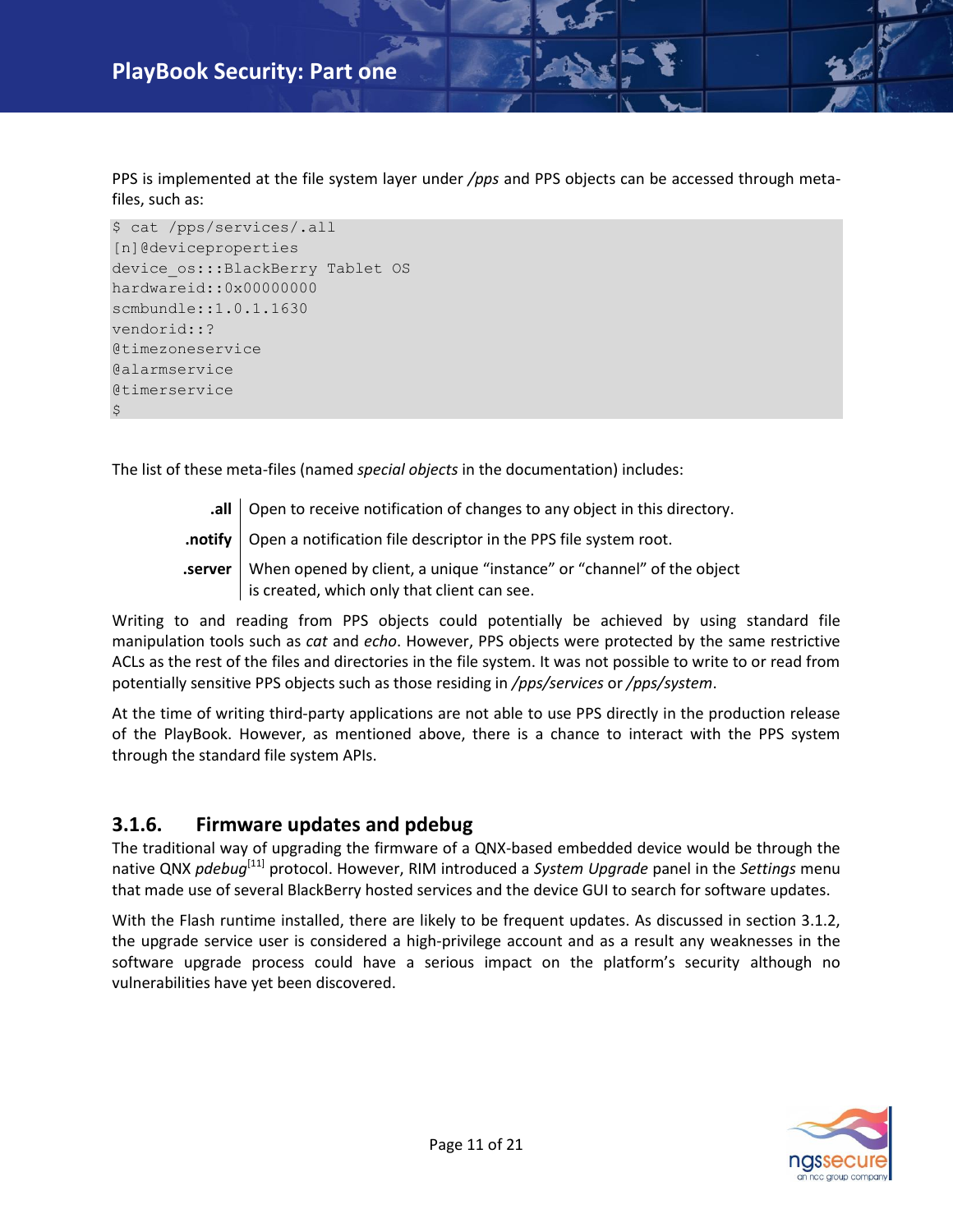## <span id="page-11-0"></span>**3.1.7. Universal Serial Bus (USB)**

As mentioned in section 3.1.3, USB host functionality is not available in the current release of the PlayBook, which significantly reduces the USB attack surface of the device. The security of the massstorage class driver that enables the device to function as a USB storage device was assessed using an inhouse USB fuzzing tool to exercise all the different commands that can be sent to a device in a USB SETUP packet, which contains the following "interesting" fields:

- *bmRequestType*
- *bRequest*
- *wvalue*

No vulnerabilities were identified using this approach, however if future versions of the PlayBook implement USB host functionality this will significantly increase the size of codebase accessible via the USB port and hence result in a higher risk of USB-based vulnerabilities being identified and potentially exploited.

### <span id="page-11-1"></span>**3.1.8. High-Definition Multimedia Interface (HDMI)**

The PlayBook is equipped with a MicroHDMI socket, which enables the display on the device to be mirrored on an external HDMI-compatible display.

When an external display is connected to an HDMI port the *Hot Plug Detect* (pin 19) line goes high (+5V) and indicates to the display that it should send its capabilities to the host device so that display driver software can be appropriately configured. This data is stored in non-volatile memory within the display device in an EDID<sup>[12]</sup> data structure and comprises information such as timing data and vendor strings. A basic EDID structure is only 128 bytes in length, but there are a number of EDID extension structures<sup>[13]</sup> that can also be implemented, containing further data, which would be useful to a host's display driver.

The EDID data is sent to the host using the E-DDC<sup>[14]</sup> protocol over the I<sup>2</sup>C<sup>[15]</sup> interface on the HDMI *SCL* and *SDA* (pins 15 and 16 respectively) lines where it is processed by the display driver.

Using an in-house designed, microcontroller-based HDMI EDID fuzzer, the security of the display driver software on the PlayBook was assessed and one specific test case resulted in the device no longer responding when an external display was connected, indicating a potential security vulnerability. Due to the lack of debugging capabilities the full impact of this issue is not currently known, however RIM are investigating to establish if this is indeed a security issue.

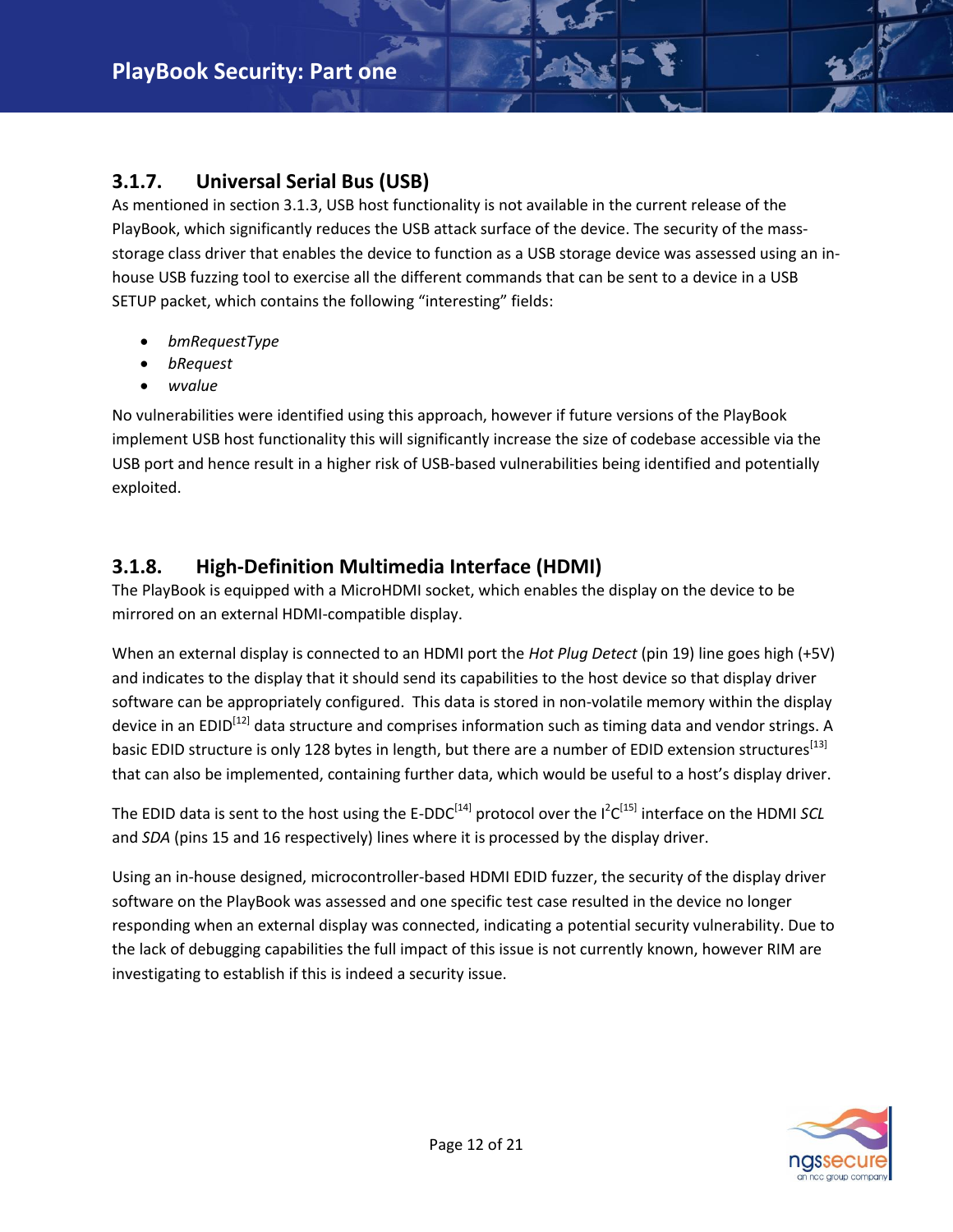#### <span id="page-12-0"></span>**3.2. Application security**

#### <span id="page-12-1"></span>**3.2.1. Application development**

Applications for the PlayBook can be developed using any of the following approaches:

- Adobe AIR
- HTML5, JavaScript, and CSS using BlackBerry WebWorks SDK
- Native C/C++ (not currently available)
- Java

The security of each of these specific approaches to application development on the PlayBook will not be covered in depth in this paper; instead we will investigate some of the features that apply to PlayBook applications in general.

#### <span id="page-12-2"></span>**3.2.2. Inter-application communication**

PlayBook applications do not appear to be allowed to communicate with each other. Applications only have direct file system access to their corresponding sandboxed folder in:

/apps/<appName><randHash>.<appId>/

Applications are only expected to interface with themselves and not directly with others. If an application needs to use device-related functions, it should do so through the BlackBerry API layer and for the PlayBook, the API is restricted to:

| <b>API</b>                | <b>Description</b>                                                                                                                                     |
|---------------------------|--------------------------------------------------------------------------------------------------------------------------------------------------------|
| <b>Application</b>        | The Application object provides functions and properties for the currently<br>running application.                                                     |
| <b>Application Events</b> | The Application Event object allows you to access events triggered by the<br>application (i.e. onBackground, onForeground, onSwipeDown, onSwipeStart). |
| Invoke                    | The Invoke object contains methods that interact with other applications on a<br><b>BlackBerry PlayBook</b>                                            |
| System                    | The System object allows you to get access to system level functions and<br>attributes of the BlackBerry PlayBook.                                     |
| <b>System Events</b>      | The System Event object allows you to access events triggered by the system.                                                                           |
| <b>User Interface</b>     | The Dialog object contains functions for manipulating system dialog boxes.                                                                             |
| <b>Utilities</b>          | The Utils object provides useful utility functions and properties.                                                                                     |

Table 1: Adobe Air API restrictions for the PlayBook

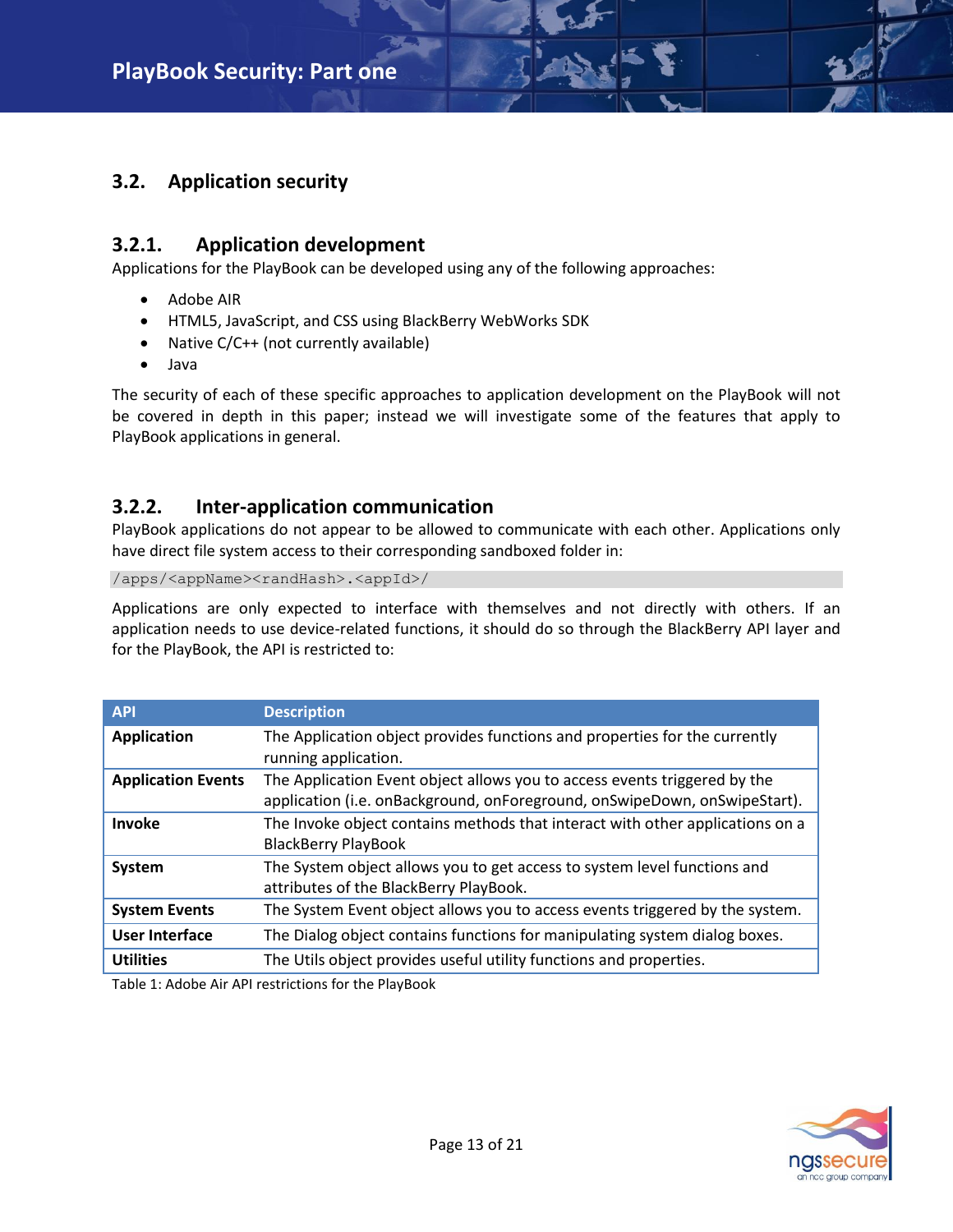The *Invoke* API can only be used to invoke standard applications<sup>[16]</sup> like the camera, maps or media player, as shown below:

```
const Number APP_CAMERA = 4 
const Number APP MAPS = 5
const Number APP BROWSER = 11
const Number APP MUSIC = 13
const Number APP PHOTOS = 14
const Number APP VIDEOS = 15
const Number APP APPWORLD = 16
static void invoke ( appType : Number , [args : Object ] )
```
In order for applications to be able to use the different modules of the API, they have to declare the requirements inside *widget.xml* (the application descriptor). For example, to use the *Application* API:

```
<?xml version="1.0" encoding="UTF-8"?>
<widget xmlns="http://www.w3.org/ns/widgets" version="1.0.0.0">
  <name>helloWorld</name>
  <icon src="icon.png"/>
  <content src="index.html"/>
  <feature id="blackberry.app" required="true" version="1.0.0.0"/>
</widget>
```
No mechanisms or features were identified during our research that could be used to circumvent the restrictions around inter-process communications.

#### <span id="page-13-0"></span>**3.2.3. Signature verifiers**

The PlayBook simulator can run in "normal mode" or "development mode". In "normal mode" applications have to be signed. A certificate can be requested through RIM's site<sup>[17]</sup> and the SDK can be used to sign and deploy applications. However, in "development mode", this is not enforced.

Clearly, the enforcement of signed code on the PlayBook is of paramount importance from a security standpoint. The enforcement of signed code imposes rigorous controls upon which applications can actually be deployed on the PlayBook and therefore, significantly reduces the likelihood of malware being able to execute on the device.

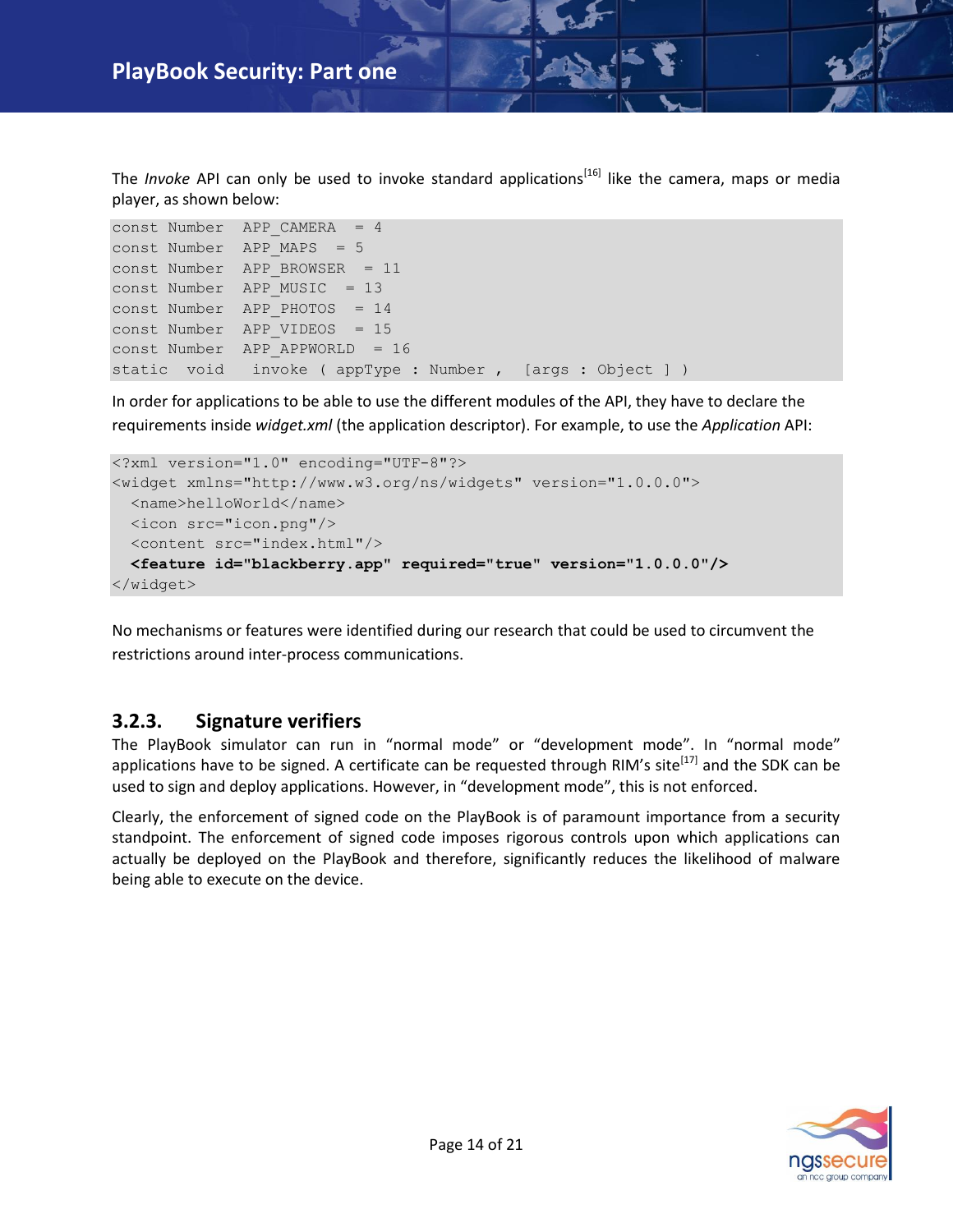#### <span id="page-14-0"></span>**3.2.4. Payment Service SDK**

An area of particular interest is the Payment Service layer exposed to all PlayBooks. During our review, no information was available regarding the integration of PlayBook applications with the Payment Service SDK (the upgrade to the WebWorks SDK released in June 23, 2011 introduced Payment Service integration). It should be noted that the service is not specific to the PlayBook SDK and is part of the BlackBerry App World storefront integration. This is definitely an area that will be investigated further due to the possible financial impact to both device owners and platform developers.

#### <span id="page-14-1"></span>**3.2.5. WebKit embedded browser**

The browser included with the PlayBook is a version of Apple's WebKit<sup>[18]</sup> and is identified by the following *User-Agent* string:

```
Mozilla/5.0 (PlayBook; U; RIM Tablet OS 1.0.0; en-US) AppleWebKit/534.8+ 
(KHTML, like Gecko) Version/0.0.1 Safari/534.8+
```
As with the Flash and Air runtimes, a thorough investigation of the WebKit browser component was not performed during this phase of research. However a number of interesting issues we identified, which appeared to affect the browser's sandboxing model.

#### *3.2.5.1 Directory listing and file contents browsing*

A vulnerability was discovered that allowed directory listings to be performed, based on the privilege level of the browser process. This allowed for a more detailed view of the file system than was intended by RIM. This vulnerability was present in version 1.0.1 of the simulator and firmware version 1.0.3 of the physical device. Figure 4 shows a screenshot of the impact of the vulnerability:



Figure 4: A screenshot of the root directory (/) of the device (vulnerability details obfuscated)

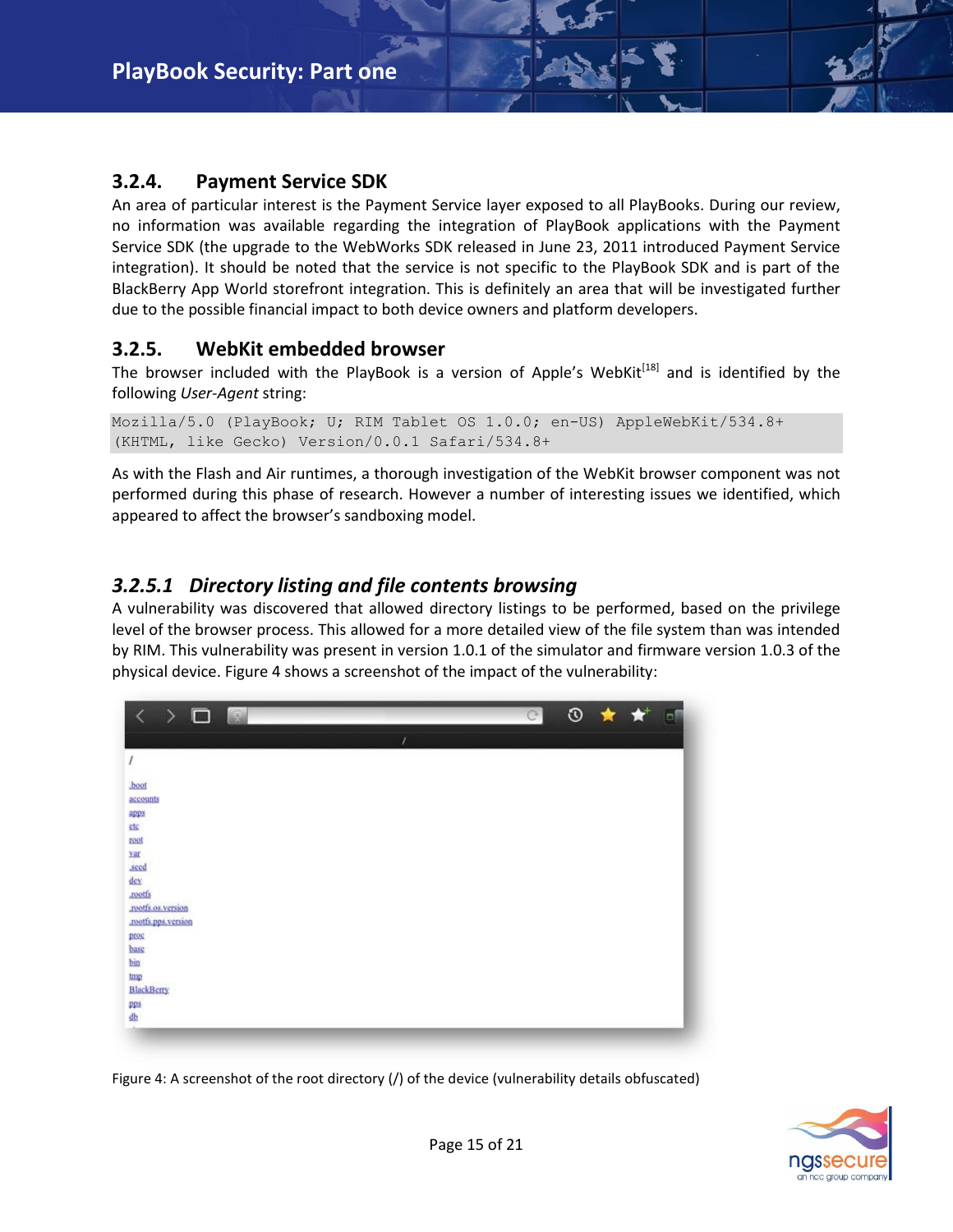## **PlayBook Security: Part one**

It should also be noted that this was available even when the device was not in "Development Mode".

The vulnerability could also be used to access files (to which the process had read-access to), as can be seen in Figure 5:

| $\begin{array}{c} \blacksquare & \blacksquare & \blacksquare \end{array}$<br>$\rightarrow$                                                                                                                                                                                                                                                                                                                                                       |          | $\circ$ | <b>① ★ ★</b> |  |
|--------------------------------------------------------------------------------------------------------------------------------------------------------------------------------------------------------------------------------------------------------------------------------------------------------------------------------------------------------------------------------------------------------------------------------------------------|----------|---------|--------------|--|
|                                                                                                                                                                                                                                                                                                                                                                                                                                                  | No Title |         |              |  |
| root:x:0:0:Superuser:/root:/bin/sh<br>bin:x:1:1:Binaries Commands and Source:/bin:<br>sshd:x:15:6:sshd:/var/chroot/sshd:/bin/false<br>logger:x:25:25:Logging:/var/log:<br>media:x:80:80:Media Services:/:<br>upd:x:88:88:Software Update Service:/:<br>apps:x:89:89:Application:/apps:<br>quest:x:90:90:Guest:/:<br>nobody:x:99:99:Nobody:/:<br>devuser:x:100:100:Development User:/accounts/devuser:/bin/sh<br>dtm:x:101:101:Desktop Manager:/: |          |         |              |  |

Figure 5: The browser displaying the contents of /etc/passwd (vulnerability details obfuscated)

The vulnerability has been reported to RIM and is likely to be restricted in a future update, especially when considering that the PlayBook does not ship with any file browsing applications.

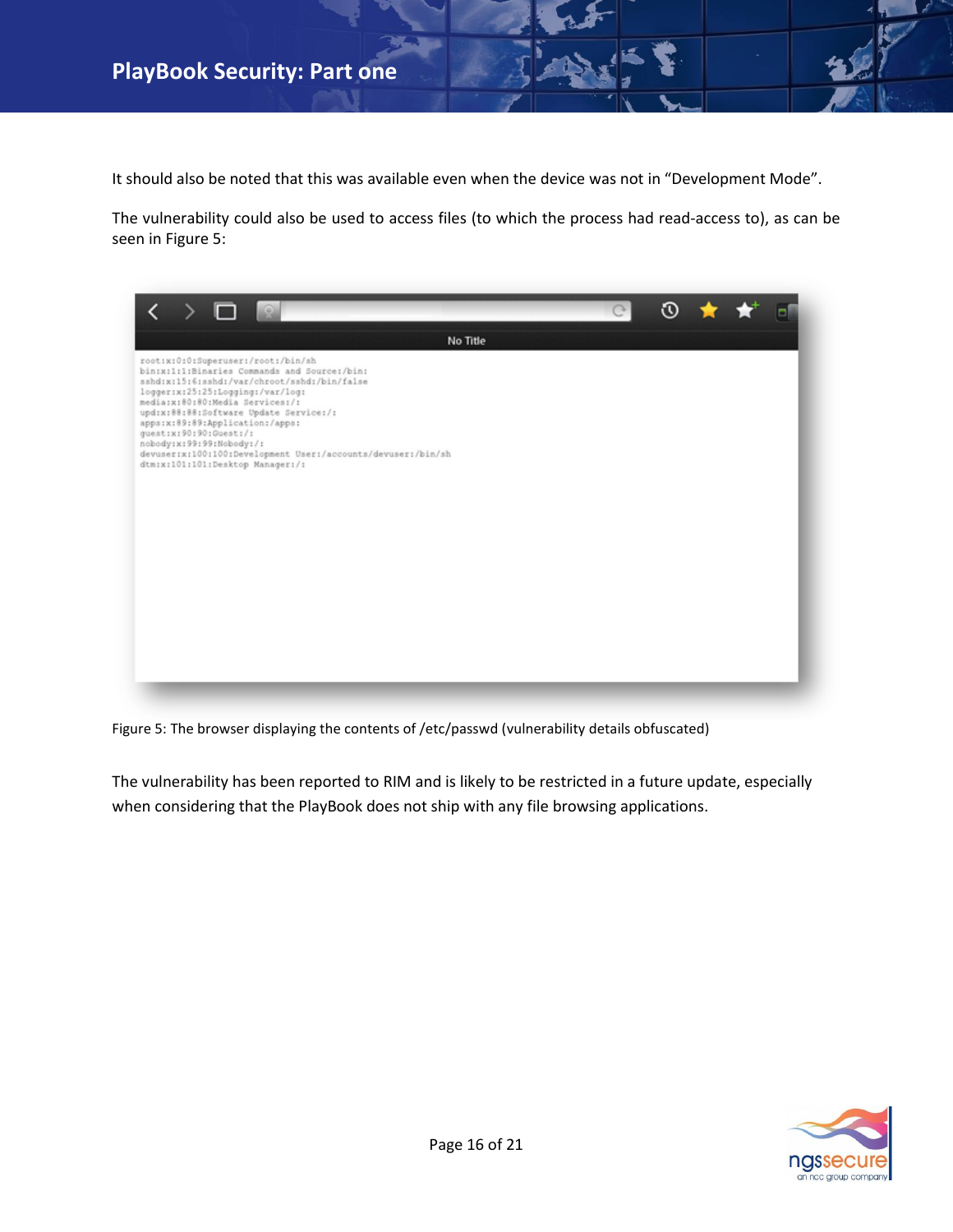#### *3.2.5.2 Save to arbitrary folder*

It was also possible to save files to folders other than the default */accounts/1000/shared/downloads* folder, as shown in Figures 6 and 7 (this vulnerability has also been reported to RIM):

| <b>CONTRACTOR</b><br><b>THINGHILL</b><br><b>BULLER</b>                                    |            |                         | File name  |             |              | var/tmp/passwc X |        |         |             |
|-------------------------------------------------------------------------------------------|------------|-------------------------|------------|-------------|--------------|------------------|--------|---------|-------------|
| <b>DISTRICT</b><br><b>Incident</b><br><b>MOTO</b><br><b>Talento</b><br>uf the<br>net cfu- |            |                         | Cancel     |             | Save         |                  |        |         |             |
| $\mathbf{q}$                                                                              | W          | e                       |            |             | y            | $\mathbf u$      |        | $\circ$ | p           |
| a                                                                                         | S          | d                       |            | $\mathbf g$ | $\mathsf{h}$ |                  | k      |         |             |
| <b>← aA</b>                                                                               | z          | $\overline{\mathsf{x}}$ | $\epsilon$ | V           | $\mathbf b$  | $\mathsf{n}$     | m      | ï       | $\Delta$ aA |
| 寧                                                                                         | 123<br>sym | ⊛                       | Space      |             |              | ۰                | Return |         |             |

Figure 6: Saving to an arbitrary folder (vulnerability details obfuscated)

| $\leftarrow$ $\rightarrow$ $\Box$ $\blacksquare$ |          | G ① ★ ★ □ |  |  |
|--------------------------------------------------|----------|-----------|--|--|
|                                                  | /var/tmp |           |  |  |
| /var/tmp                                         |          |           |  |  |
| ≤ Parent Directory≥                              |          |           |  |  |
| upd<br>dtm                                       |          |           |  |  |
| passwd.txt                                       |          |           |  |  |
|                                                  |          |           |  |  |
|                                                  |          |           |  |  |
|                                                  |          |           |  |  |
|                                                  |          |           |  |  |
|                                                  |          |           |  |  |
|                                                  |          |           |  |  |
|                                                  |          |           |  |  |
|                                                  |          |           |  |  |
|                                                  |          |           |  |  |

Figure 7: Directory listing of saved file location (vulnerability details obfuscated)

This vulnerability was present in version 1.0.1 of the simulator and firmware version 1.0.3 of the physical device.

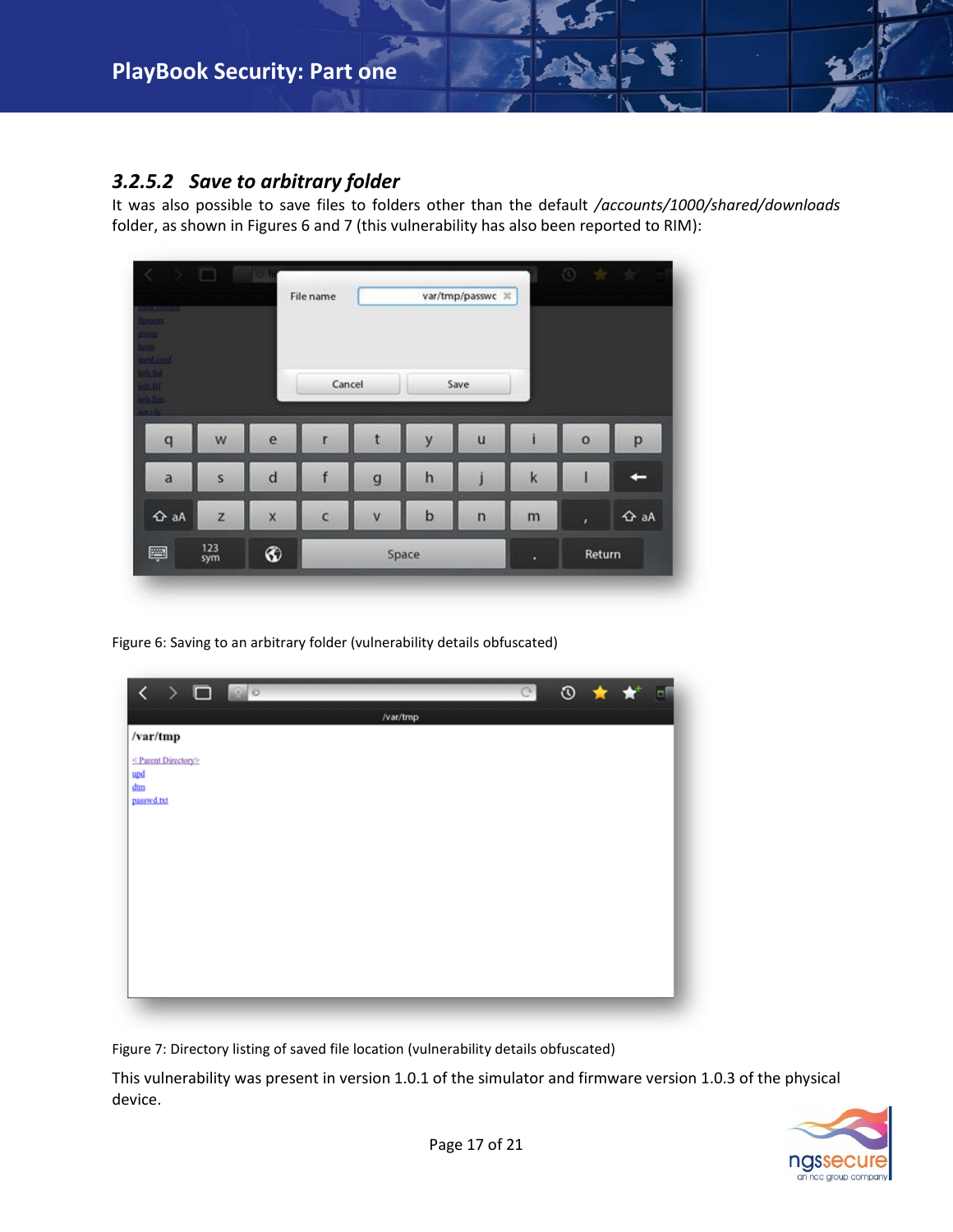#### <span id="page-17-0"></span>**3.3. Enterprise data security**

#### <span id="page-17-1"></span>**3.3.1. BlackBerry Bridge: Enterprise data tethering**

One of the most interesting aspects from the security point of view for organisations planning to introduce the PlayBook is enterprise data tethering. The PlayBook does not ship with an email client to connect to a BlackBerry Enterprise Server (BES). However, the "BlackBerry Bridge"<sup>[19]</sup> technology allows the device to use an enterprise-enabled smartphone to access the user's email. This is achieved by establishing a communications channel between the smartphone and the tablet over Bluetooth. Once the two devices are paired, an email client application is launched on the PlayBook enabling access to the user's inbox and contacts.

After the Bridge application is opened on the device, it presents a QR code<sup>[20]</sup> that is intended to be captured by the smartphone's camera to initiate the connection. A sample of such code is provided below:



Figure 8: BlackBerry Bridge example QR code

Once decoded, the QR code shown above translated into:

btps:mqYqWcLL7GdJuSLW7ny4DD|E83EB6FB032F|89150155|PlayBook-232B

Some of the interesting details that are available<sup>[21]</sup> about the protocol include the use of an Elliptic-Curve Diffie-Hellman (ECDH) handshake to establish a session key to protect the channel as well as a temporary encrypted file system that has been implemented to store transient data on the tablet while the channel is open. It is clear that a great deal of effort has gone into maintaining the separation between data on the PlayBook and that which is accessed from the BlackBerry Enterprise Server.

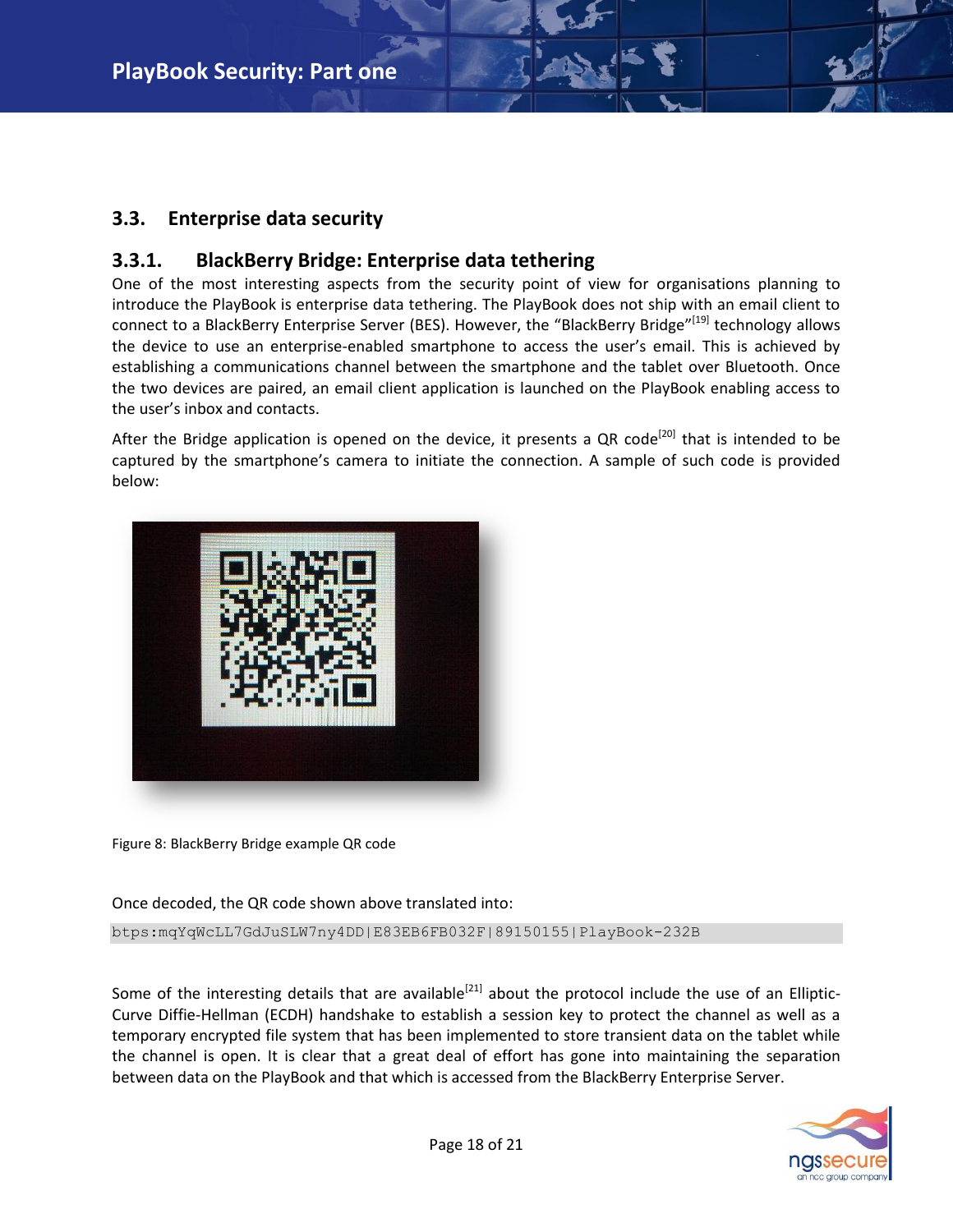#### <span id="page-18-0"></span>**3.3.2. BlackBerry Balance technology**

When this research was performed "Balance" technology was not yet available for the PlayBook. However RIM had expressed their intention<sup>[22]</sup> to implement support for "Balance" into the product.

As their website states, "The Balance technology enables BlackBerry smartphones to be used for business and personal purposes without compromise".

The idea is that different types of data (personal verses business) are completely segregated. This would enable IT administrators to maintain control of the business data without needing to be as concerned about any private data stored on devices.

Once the Balance technology has been implemented within the PlayBook it will certainly be investigated from a security perspective to ensure that the separation between business and personal data has been rigorously implemented.

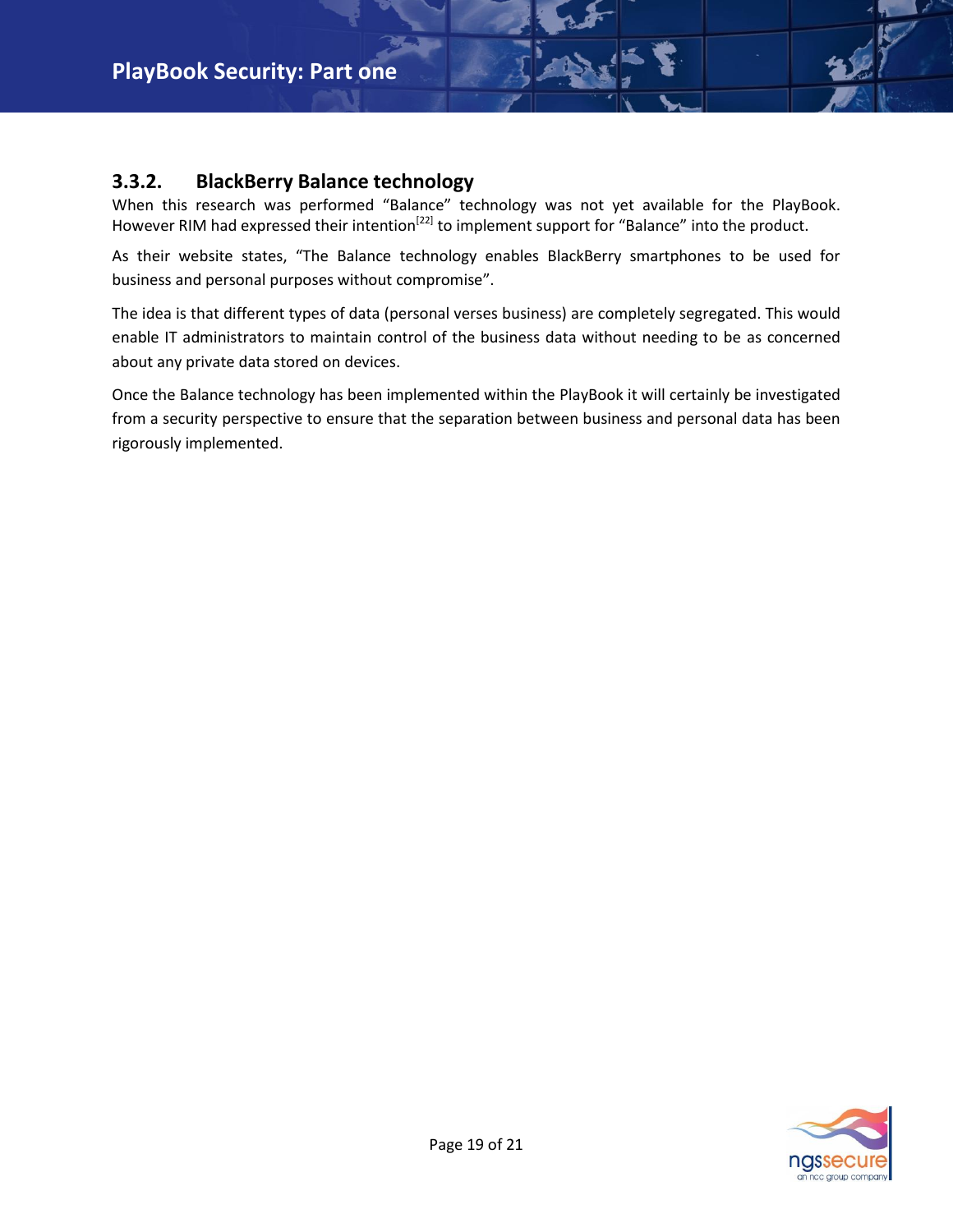#### <span id="page-19-0"></span>**4. Conclusions and further research**

The PlayBook introduces a large number of new technologies, many of which have been covered during this phase of research but others require further investigation. The results of these investigations will be published in subsequent parts to this PlayBook Security white paper series.

RIM has built a robust system on top of the existing QNX microkernel. They have restricted file and user permissions at the operating system level, leaving a reduced attack surface. The fact that some of their other technologies (such as PPS) are implemented as an abstraction on top of the file system certainly contributes to ensuring that the attack surface is minimized and that the general controls implemented to protect the file system are also effective to protect these other layers.

They have also evolved some of the protocols inherited from the older versions of QNX by, for instance, adding authentication to the *QConn* protocol and restricting the use of *pdebug*. However, it is still possible that some of these legacy technologies can be exploited in ways not anticipated by RIM. A good example is the DoS issue identified in the bozotic HTTP server, but other examples may be more obscure and difficult to identify. Further research will most likely be focused on these pre-existing protocols, native components and communication channels.

If past performance is any indication of future developments, some of the more user-friendly components included in the PlayBook such as the Flash and Air runtimes or the WebKit browser are most likely to be a source of security issues and system updates for PlayBook users.

Organisations planning on introducing the PlayBook into their IT infrastructure should possibly consider waiting until further work has been published by the security community. Many new technologies are being introduced to the device post-launch (e.g. payment services and hardware device drivers e.g. USB host functionality) and a lot more are in the pipeline (e.g. "BlackBerry Balance"). It is therefore, probably worth waiting until the operating system and core technologies stabilise and the risks they introduce are better understood before embracing this powerful new tablet within the enterprise.